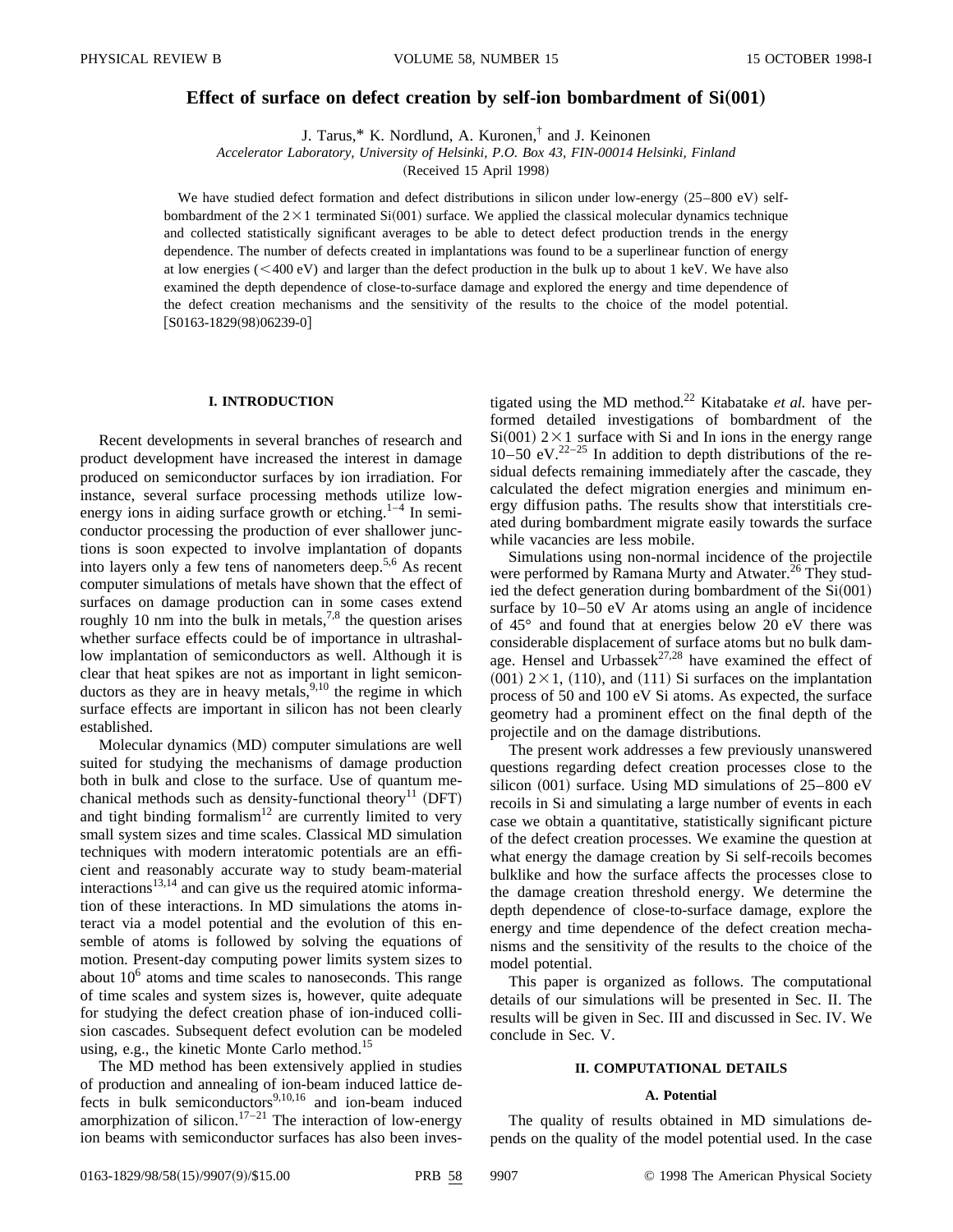of metals the embedded atom method seems to provide a rather successful approach for describing a large variety of nonelectronic properties.<sup>29</sup> In the case of semiconductors the situation is not as satisfactory. For silicon there are many model potentials that give a good description of some properties, but none of them can be considered superior to the others.<sup>30</sup>

In this work we used the Tersoff many-body potential. This potential was chosen because it is fitted, in addition to the diamond structure, to over- and undercoordinated configurations and thus is expected to give a fairly good description of collision cascades. There are two different parametrizations for this particular potential. $31,32$  Both of these parametrizations give a quite good description of the  $Si(001)$  $2 \times 1$  surface,<sup>30</sup> but since the latter one<sup>31</sup> describes the elastic properties better and is thus better suited for cascade studies, it was used in these simulations.

One problem with the Tersoff potential (and generally with most semiempirical potentials) is that it is fitted to the near-equilibrium states and thus does not give realistic description of repulsive interactions that play a significant role in ion-solid interactions. To realistically treat these atomic interactions at small distances, we calculated a repulsive potential with the program package DMOL, <sup>33</sup> which is based on the density-functional theory.<sup>34,35</sup> The repulsive and attractive potentials were smoothly joined together using a Fermi function  $F(r)=(1+e^{-b_f(r-r_f)})^{-1}$  and the values  $b_f$  $=12 \text{ Å}^{-1}$  and  $r_f=1.6 \text{ Å}$  for the fitting parameters. These parameters were chosen so that the potential remained smooth in both a dimer and a bulk case and the alteration only affected the repulsive part of the potential.

One has to keep in mind that the semiempirical model potential has many limitations and shortcomings and thus is probably the main error source in these calculations. The potential has been found to give wrong defect energies and a wrong melting point, which probably affects the recombination of defects and recrystallization of the lattice. Consequently, the results presented may not be quantitatively accurate, but we feel that the qualitative results can still elucidate damage production mechanisms in silicon.

#### **B. Displacement energy and cascade simulations**

In the bulk displacement energy calculations the size of the simulation cell was  $7\times7\times7$  unit cells (2744 atoms) with periodic boundary conditions in three dimensions and the *x* and *y* sides fixed. For the surface displacement energy a 6  $\times$ 6 $\times$ 6 box (1728 atoms) with a reconstructed surface (as explained in Sec. III A) was used. In these simulations a lattice atom was given initial momentum along the  $\langle 001 \rangle$ direction and the evolution of the system was followed until a stable configuration within the time scale used was found.

In the cascade simulations the size of the simulation box ranged from  $6\times6\times6$  unit cells (1728 atoms) to  $14\times14$  $\times$  18 unit cells (28224 atoms). With these cell sizes all defect production processes occurred far from the cell borders. In the surface cascade case we used periodic boundary conditions in two dimensions and fixed bottom atoms. In bulk cascade studies the box was naturally periodic in all three dimensions. The time evolution of the system was followed for 1.5–3.5 ps, after which the temperature of the simulation box was quenched down by scaling the atomic velocities by a factor of 0.99 at each time step. The atomic velocities near the fixed or periodic borders were scaled towards zero in all the simulations.

We used six different energies, namely, 25, 50, 100, 200, 400, and 800 eV, in the study of ion bombardment of the surface. The starting point of the projectile was generated from the uniform probability distribution over an area with the size of a unit cell side and placed 2 Å above the surface, after which it was given an initial velocity perpendicular to the surface.

In the bulk recoil simulations a lattice atom was given an initial momentum close to the  $\langle 001 \rangle$  direction. To avoid direct head to head collisions the polar angle of the velocity vector (with respect to the  $\langle 001 \rangle$  direction) was varied between  $0^{\circ}$  and  $15^{\circ}$  and the azimuthal angle between  $0^{\circ}$  and 180°.

Even though the electronic stopping power at the energies used is small, it is not negligible. The electronic slowing down was taken into account as a nonlocal friction force affecting atoms with a kinetic energy higher than 5 eV. The electronic stopping power data for silicon is from Ref. 36.

The Smith-Harrison integration algorithm $37$  was used with a variable time step<sup>38</sup> using a maximum step limit of 2 fs. The time step was chosen so that no atom moved more than 0.1 Å or the potential energy of an atom was not changed more than 0.36 eV in a step. The temperature of the simulation box was set to 0 K at the beginning of the simulations. This is of course physically unrealistic, but the choice of 0 K as ambient temperature excludes statistical fluctuations that would lead to higher uncertainties in the final results at higher temperatures. The surface damage simulations correspond to the bombardment of noncontaminated silicon surface by neutral silicon atoms in an ultrahigh-vacuum chamber.

### **C. Melting point**

Local melting phenomena can be an important part of cascade development. The melting point values cited for the Tersoff potential in the literature show great variation.<sup>30,39,40</sup> Morris *et al.* have recently pointed out that conventional approaches of determining the melting point for interatomic potentials from the free energy or by cooling and heating a simulation cell can be quite error prone. $41$  They used an intuitively clear method to determine the melting point from MD simulations. By determining the temperature at which a liquid and a solid co-exist in equilibrium in the same simulation cell, one can avoid any chance of undercooling or overheating phenomena.

We determined the melting point of silicon predicted by the Tersoff potential using a cell with 1728 atoms initially in the crystalline phase and 1728 atoms initially in the liquid phase and using a pressure control algorithm $42$  to keep the cell at zero pressure throughout the simulation. The GEAR V integration algorithm<sup>43</sup> was applied in this part of the study. We simulated the system at different constant temperatures in the range from 1500 to 3000 K, using visual inspection of the atom positions and monitoring the average potential energy of the atoms to determine whether the cell melted or crystallized at a given temperature.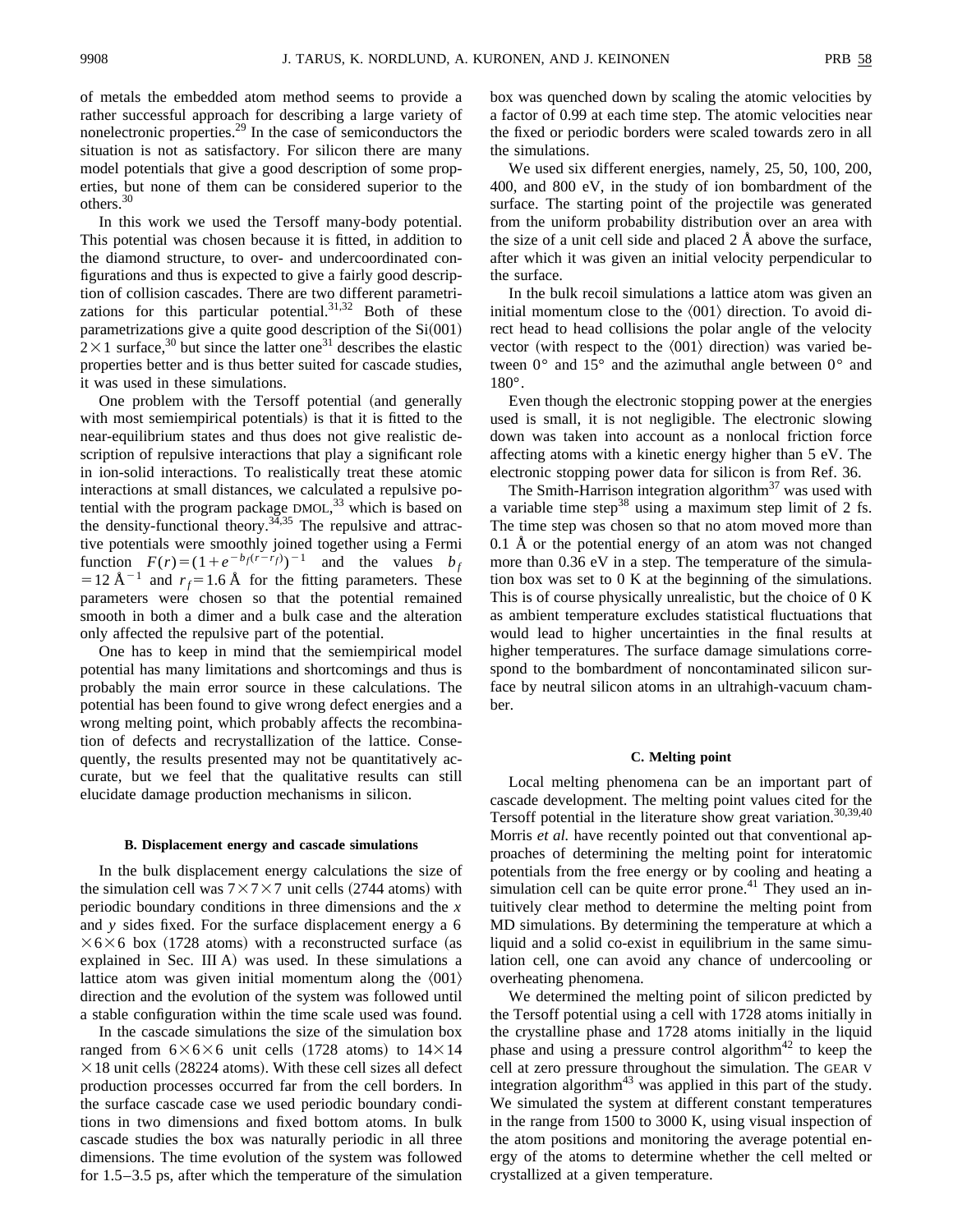## **D. Defect analysis**

There are various methods to detect defects in solids. The presence of the surface makes the use of bonding and potential energy analysis complicated. Hence we have used two geometrical methods to analyze the defects in the sample, namely, the Wigner-Seitz  $(WS)$  cell<sup>44</sup> method and a method based on the Lindemann radius. $27,45$ 

In the WS method a vacancy is identified when a primitive cell of the lattice is empty and an interstitial or interstitials when there is more than one atom in a cell. In this study the WS cells are centered at the atomic positions of the quenched configuration (explained in Sec. III A).

Another way is to use the Lindemann radius, i.e., the amplitude of lattice vibrations of atoms at the melting point. A vacancy is identified if there is no atom within the Lindemann radius from the lattice point. All the atoms outside these spheres are labeled as interstitials. Since the Tersoff potential does not give the right melting temperature the Lindemann radius for the Stillinger-Weber potential was used. This choice also enabled a comparison of current results with those given in Ref. 28.

The difference between these two methods is that the Wigner-Seitz cells are space filling whereas Lindemann spheres are not. The WS method is ideally suited for point defect detection, when the surrounding lattice preserves its initial structure. In contrast, the Lindemann radius method is very sensitive for displacements in the lattice and is therefore suited for detecting the amount of disorder in the lattice.

Many studies have shown that low-energy single silicon atom recoils in crystalline silicon do not produce amorphization,<sup>10,19,46,47</sup> although it has been found that overlapping  $200 \text{ eV}$  cascades can do so.<sup>46</sup> These results suggest that only point defects or clusters of point defects are produced during the irradiation at low energies. As the energy gets closer to keV energies the probability of amorphous pocket formation rises. Nevertheless, for consistency, all the results were analyzed by the WS method.

In this work an adatom is defined as an atom that is more than half a layer distance but less than  $3 \text{ Å}$  (which is the cutoff radius for the potential used) above the surface layer. All atoms that are 3 Å or more above the surface are labeled sputtered.

### **III. RESULTS**

#### **A. Surface reconstruction**

The reconstruction of the surface was carefully studied so that the effect of surface on the ion bombardment would be understood better. The atoms in the surface layer were positioned into a  $2 \times 1$  pattern with the initial dimer bond length set to 2.3 Å. This cell was thermalized by a 500 fs simulation at 300 K to get the atoms relaxed and then quenched to 0 K.

The dimer bond length stabilized at 2.36 Å, which is more or less the same as the bulk bond length. The pair-correlation function for the next layer (layer 1 in Fig. 1) is also different from the bulklike pair-correlation function. This is because the dimer atoms pull the atoms in layer 1 towards themselves. The distance between the the surface and layer 1 is about 0.2 Å narrower than the layer distance in the bulk. In the next two layers one row of atoms is below the dimer row,



FIG. 1. Surface reconstruction. The surface layer is denoted by zero. Upper part: the longitudinal positions of the layers. The first peak on the left is the surface peak. The narrow lines correspond to the bulklike layer places. Lower part: the pair-correlation functions for different layers. The narrow lines correspond to the bulklike pair-correlation function.

whereas one row is between the dimer rows. The atoms directly below the dimer rows in these layers are pushed into the bulk, whereas the atoms between the dimer rows rise somewhat. In other words, these layers are split. The splitting distance is 0.22 Å in layer 2 and 0.15 Å in layer 3. The atoms in the next two layers  $(4 \text{ and } 5)$  are equivalent with respect to the dimer rows and because of that there is only planar disturbance in these layers. The atom rows move in the opposite direction relative to the surface atom rows. The displacement is only about 0.06 Å in layer 4 and 0.02 Å in layer 5. The split in the next layer  $(6)$  is very small, about 0.02 Å. There is no distinguishable disturbance in the layers below. The average potential energies per atom in the layers are given in Table I. Our results agree with the (less detailed) description by Kitabatake *et al.*<sup>22</sup>

#### **B. Melting point**

The time development of the average potential energy at a given initial temperature can be seen in Fig. 2. A rising curve corresponds to melting and a falling one to the recrystalliza-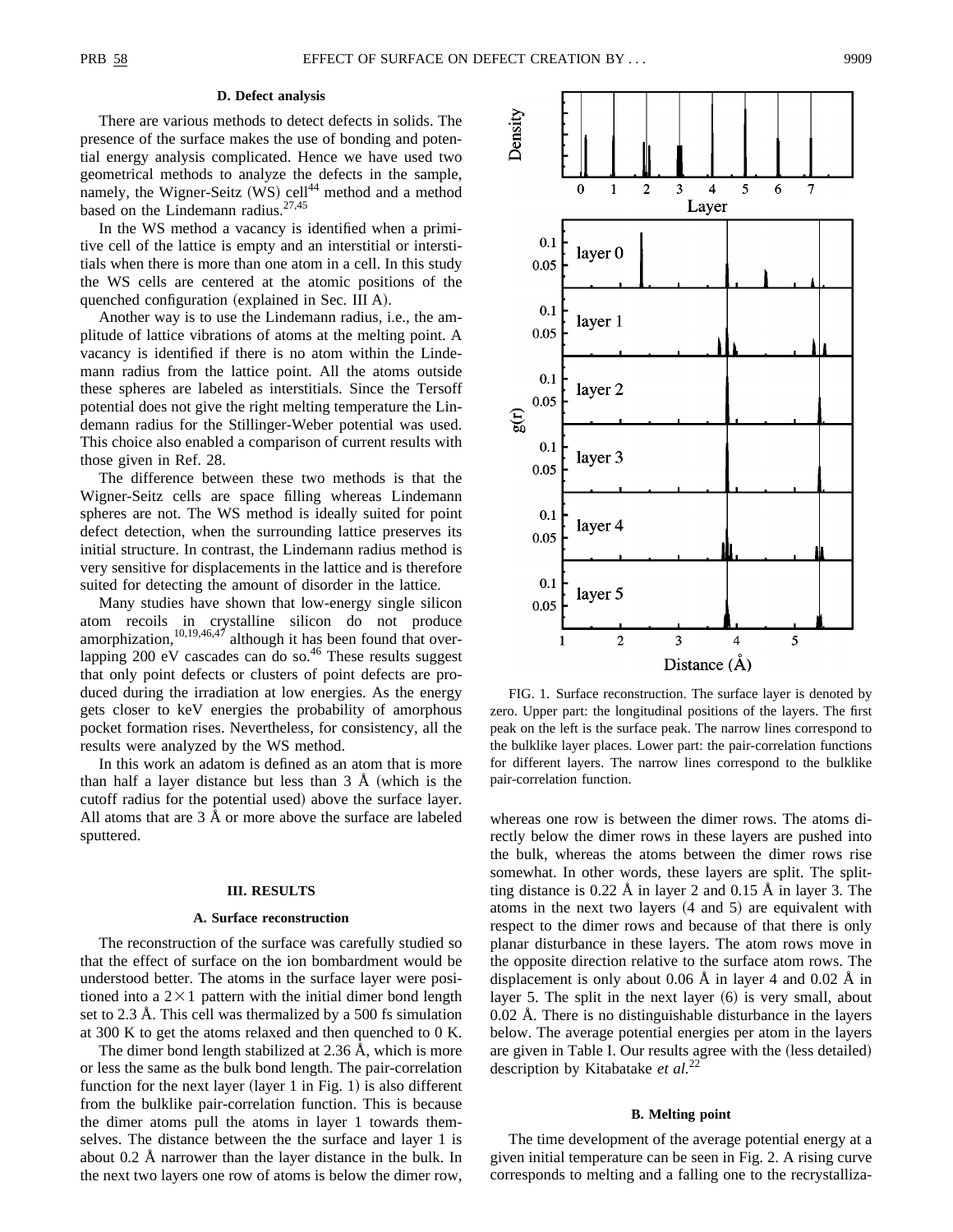TABLE I. Potential energies in different atom layers for the  $Si(001)$  surface. The surface layer is denoted by zero.

| Layer       | Potential energy (eV) |  |
|-------------|-----------------------|--|
| 0           | $-3.549$              |  |
|             | $-4.378$              |  |
| $2$ (upper) | $-4.609$              |  |
| 2 (lower)   | $-4.614$              |  |
| 3 (upper)   | $-4.619$              |  |
| 3 (lower)   | $-4.618$              |  |
| 4           | $-4.626$              |  |
| 5           | $-4.630$              |  |
| 6           | $-4.629$              |  |
| 7           | $-4.630$              |  |
| bulk        | $-4.630$              |  |

tion of the lattice. The results indicate that the melting point of silicon with the Tersoff potential is  $2450 \pm 50$  K. To confirm that the interface effects do not affect the result, some of the simulations were repeated with a system size of 16 000 atoms. The larger system gave the same result as the smaller one. We also verified that the joining of the high-energy repulsive potential did not affect the result.

#### **C. Displacement energy**

Even though the bulk displacement threshold energy with the Tersoff potential has already been studied quite thoroughly,<sup>48</sup> we will present our results in order to set a basis for comparison with surface displacement threshold energy simulations. As already explained, a lattice atom was given an initial momentum and the evolution of the system was followed until an equilibrium configuration was reached. The distances between the initial and final place of the recoil atoms are shown in Fig. 3. A close vacancy-interstitial pair, separated by 2.35 Å, was obtained to be formed at 9.9 eV and a replacement process to take place at 15.6 eV. Nevertheless, at some energies between those values the recoil atom returned to its initial site and thus the energy of 15.6 eV should be considered as the real threshold displacement energy.



FIG. 2. Time evolution of the potential energy in the melting study. A rising curve corresponds to melting and a falling one to the recrystallization of the lattice.



FIG. 3. Distance between the final and initial sites of a recoil atom in the bulk and surface threshold displacement energy studies.

The situation is somewhat different on the surface than in the bulk. The surface atom has fewer bonds and the vicinity of the surface also enables easier deformation of the lattice. Nevertheless, because of the surface reconstruction the  $\langle 001 \rangle$ direction is not similarly open as it is in the bulk. Because of this reconstruction we see no close tetrahedral interstitial configuration on the surface until 13.4 eV. A split dumbbell was obtained to be formed at 15.3 eV and a replacement process takes place at 15.8 eV.

Thus we see that a close vacancy-interstitial pair can be formed at lower energies in the bulk than on the surface. Nevertheless, a replacement process seems to take place in both cases at about same energy.

### **D. Surface damage**

In order to get statistically satisfactory results, around 100 recoil events were calculated for most energies. The defects were detected after every ten time steps by the two methods described in Sec. II D.

The average defect numbers detected by the WS method as a function of time for the 100 eV case can be seen in Fig. 4. The vacancy and the interstitial numbers rise rapidly after the projectile hits the target and with energies up to 200 eV  $(Ref. 49)$  the maximum vacancy and interstitial numbers are reached at about 0.2 ps. After that these defects start to recombine and a stable configuration with respect to defect



FIG. 4. Time evolution of the average number of vacancies, interstitials, and adatoms during 100 eV cascades.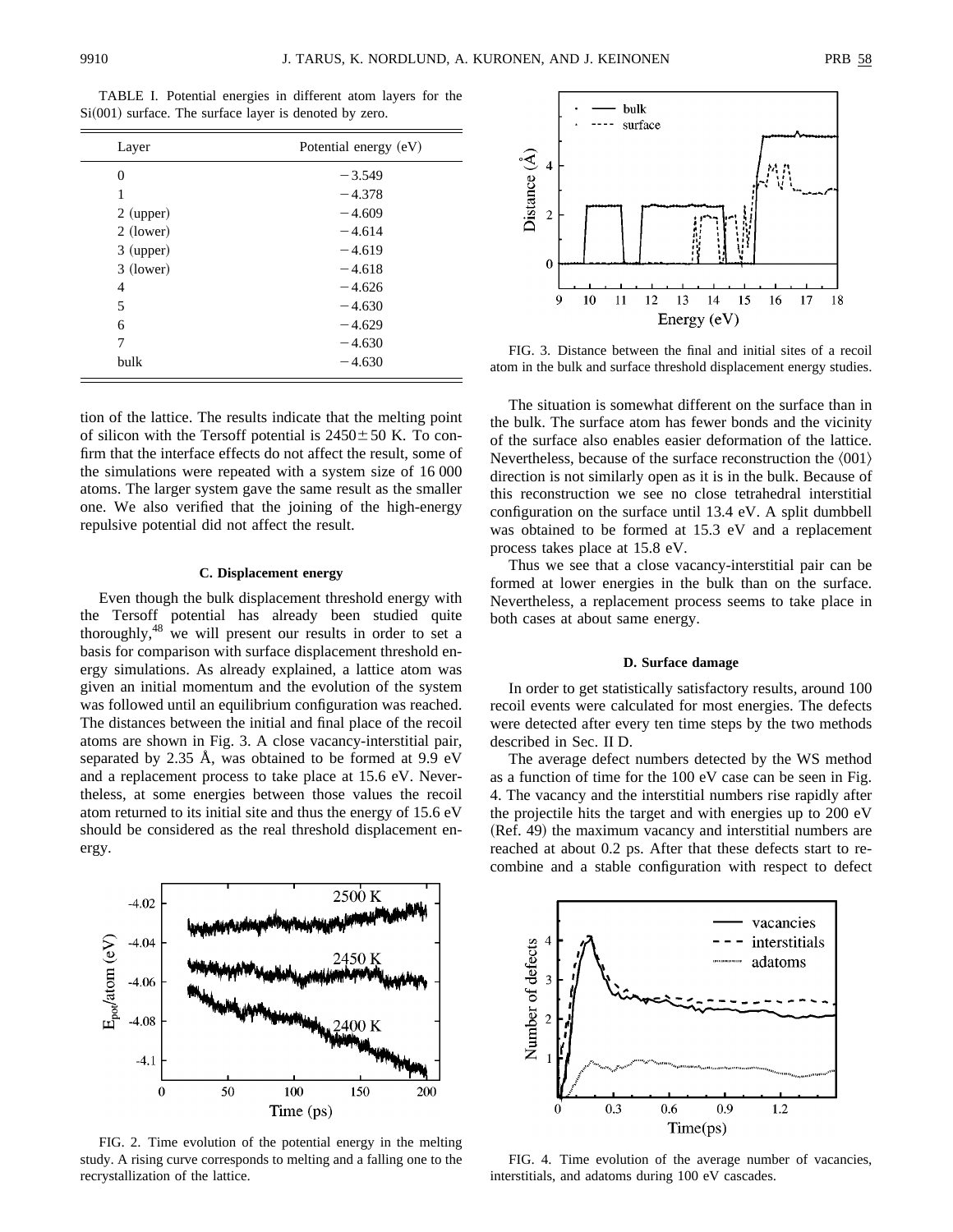| Energy $(eV)$ | Vacancies        | <b>Interstitials</b> | Adatoms         | Sputtered         |
|---------------|------------------|----------------------|-----------------|-------------------|
| 25            | $0.25 \pm 0.05$  | $0.92 \pm 0.05$      | $0.31 \pm 0.05$ | $0.019 \pm 0.013$ |
| 50            | $0.81 \pm 0.08$  | $1.39 \pm 0.06$      | $0.42 \pm 0.06$ | $0.007 \pm 0.007$ |
| 100           | $2.09 \pm 0.15$  | $2.41 \pm 0.10$      | $0.65 \pm 0.08$ | $0.034 \pm 0.017$ |
| 200           | $4.79 \pm 0.17$  | $4.77 \pm 0.13$      | $0.92 \pm 0.12$ | $0.10 \pm 0.03$   |
| 400           | $9.51 \pm 0.36$  | $8.92 \pm 0.30$      | $1.37 \pm 0.19$ | $0.22 \pm 0.06$   |
| 800           | $17.03 \pm 0.43$ | $16.13 \pm 0.37$     | $1.55 \pm 0.21$ | $0.35 \pm 0.08$   |
| 25            | 0.48             | 1.53                 | 1.91            | 2.24              |
| 50            | 0.78             | 1.15                 | 1.29            | 0.41              |
| 100           | 1                | 1                    | 1               |                   |
| 200           | 1.14             | 0.99                 | 0.71            | 1.47              |
| 400           | 1.13             | 0.92                 | 0.53            | 1.62              |
| 800           | 1.02             | 0.84                 | 0.30            | 1.29              |

TABLE II. Results for surface cascades. Upper part: the average number of defects per one ion after quenching. Lower part: the number of defects per  $eV$  (normalized to the 100  $eV$  case).

development is achieved at about 0.5 ps. The behavior of adatoms is somewhat different. The number of adatoms begins to rise after 0.05 ps and reaches the maximum value at 0.5 ps, i.e., at the same time when the vacancy and interstitial numbers become stable. It seems that there is no significant recombination of the surface vacancies and adatoms since the adatom number never reduces drastically. The number of defects was not changed significantly after the quenching.

The average numbers of defects per ion after the quenching are presented in Table II. It can be seen that the production of vacancies is a superlinear function of energy below 400 eV (see Fig. 5), i.e., the number of vacancies per  $eV$  is higher at higher ion energies. This superlinearity extends to much higher energies than what is expected on the basis of the Kinchin-Pease formula.50 At energies below 50 eV, the comparison of the energy dependence is not relevant since the energy in the Kinchin-Pease formula is the energy of a recoiling lattice atom, whereas in the MD simulations it is the energy of an ion intruding on the surface.

The average number of defects detected by the WS and Lindemann methods during a 100 eV collision cascade can be seen in Fig. 6. The peak number of defects is reached at

surface 16 bulk Number of vacancies  $14$ Kinchin-Pease 12  $10$ 8 6  $\overline{a}$  $\overline{2}$ 0  $\theta$ 100 200 300 400 500 600 700 800 Energy (eV)

FIG. 5. Average number of vacancies for surface and bulk cascades and the Kinchin-Pease formula prediction. The Kinchin-Pease slope was determined from the slope between the 400 and 800 eV bulk points. The lines are drawn to guide the eye.

the same time by both methods. At that time the number of vacancies detected by the Lindemann method is 10.5 times greater than by the WS method. That indicates that on average 43 atoms (excluding sputtered and adatoms) are disordered during a 100 eV irradiation. After quenching the Lindemann vacancy number is only 5.5 times bigger than the WS vacancy number. The difference is similar with energies up to 200 eV.<sup>49</sup> Once more we emphasize that the defects detected by the Lindemann method are not the number of point defects but the amount of disordering in the lattice.

#### **E. Defect distribution in atom layers**

The average vacancy and interstitial distributions as a function of atom layers for three different energies are shown in Fig. 7. At low energies ( $\leq 200 \text{ eV}$ ) the interstitial distribution is much wider than the vacancy distribution, whereas at higher energies the vacancy distribution closes in on the interstitial distribution. In all the cases the vacancy number is highly peaked at the surface layer, but the percentage of vacancies in the surface layer relative to all the vacancies drops from 73% (at  $25 \text{ eV}$ ) to 6.6% (at  $800 \text{ eV}$ ) as the energy rises. The peak value of the interstitial distribution is close to the ion penetration mean depth (see Table III).



FIG. 6. Average number of vacancies detected by Wigner-Seitz cell and Lindemann radius methods in 100 eV cascades.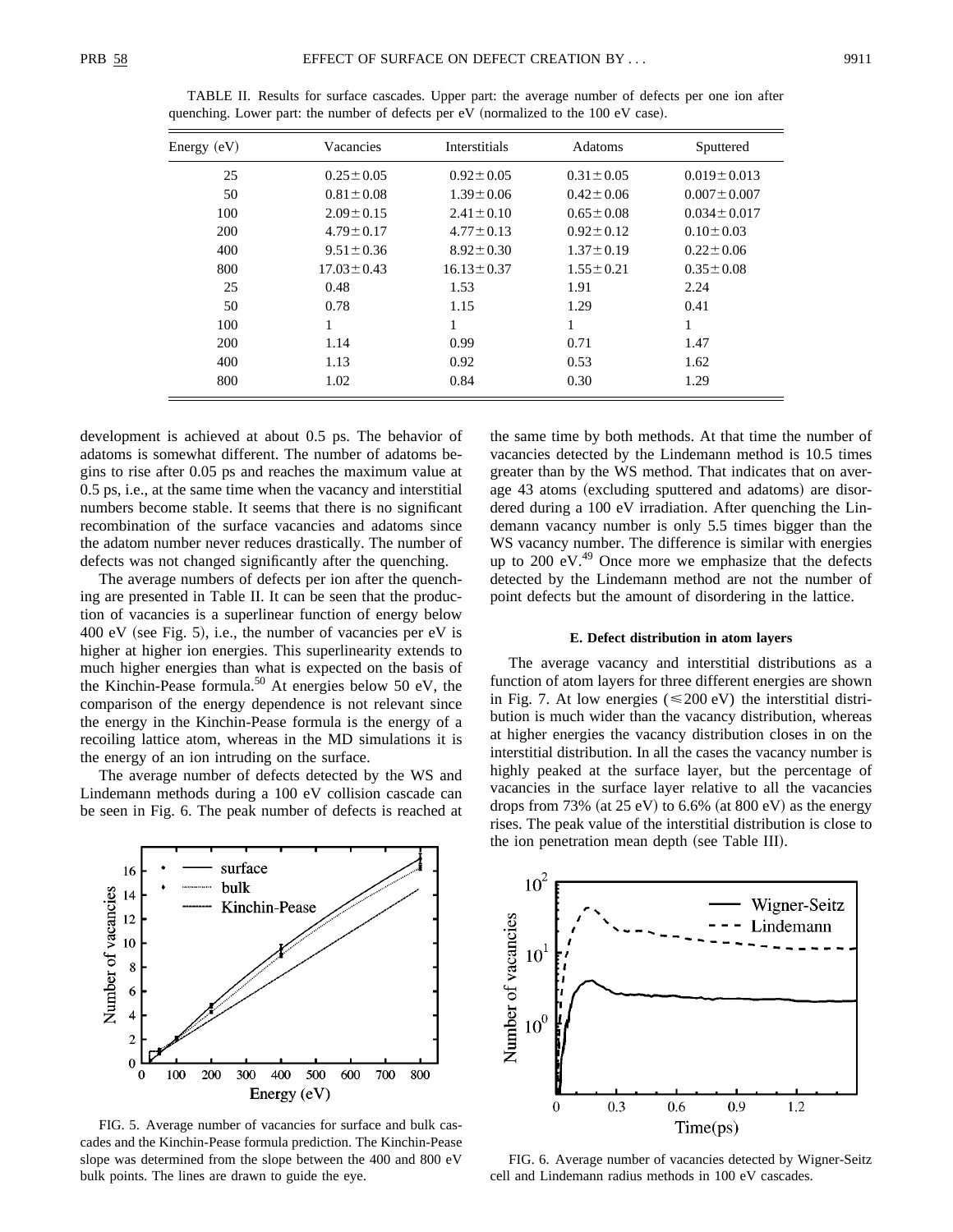

FIG. 7. Defect probability distribution over the layers for 50, 200, and 800 eV recoils. The surface is layer 0. The lines are drawn to guide the eye.

The time evolution of the vacancy depth distribution at 100 eV is shown in Fig. 8. At 0.078 ps, at the point when the vacancy number is approximately the same as after the quenching, the distribution is almost linear. At the peak point  $(0.18 \text{ ps})$  the vacancy numbers in the topmost layers have increased significantly. After the quenching the shape of the distribution is more or less the same, only the overall vacancy number has reduced.

#### **F. Bulk damage**

In order to clarify the influence of the surface in defect formation we also performed 50, 100, 200, 400, and 800 eV bulk cascade studies. The average number of defects produced in these recoils is shown in Table IV. Because in the bulk cascade simulations the initial energy was given to a lattice atom, the defect production at energies below 100 eV is in reasonable agreement with the Kinchin-Pease formula prediction. However, the superlinearity in vacancy produc-

TABLE III. Ion penetration mean depths. Because of the channeling, the ranges above 200 eV increase strongly.

| Energy $(eV)$ | Range $(\AA)$   | Events |
|---------------|-----------------|--------|
| 25            | $0.71 \pm 0.13$ | 103    |
| 50            | $1.61 \pm 0.14$ | 134    |
| 100           | $2.38 \pm 0.10$ | 116    |
| 200           | $4.49 \pm 0.22$ | 100    |
| 400           | $11.1 \pm 0.7$  | 49     |
| 800           | $25.5 \pm 2.5$  | 69     |



FIG. 8. Time evolution of the vacancy number in different atom layers for 100 eV irradiation.

tion continues to a much higher energy (to about  $400 \text{ eV}$ ) than predicted by the Kinchin-Pease formula.

### **IV. DISCUSSION**

### **A. Melting point**

Frequently the high melting point of silicon described by the Tersoff potential has been used as an argument against the suitability of this potential in collision cascade calculations. The actual value of the melting point, however, has not been clearly established. The original paper presenting the potential gave a very inaccurate value of  $3000 \pm 500$  K.<sup>31</sup> Other determinations have given values in the range 2500– 3000 K, but the determinations have been typically performed for small system sizes without pressure control or in cases where overheating or undercooling is possible.<sup>30,39,40</sup> Our result,  $2450 \pm 50$  K, while still much higher than the experimental value of 1683 K,<sup>51</sup> is not as unrealistic as the previously determined values. Nevertheless, the wrong melting point affects the final defect numbers at high energies since liquid quenches into an amorphous phase too rapidly.<sup>10</sup> At the energies used in the present work, where large amorphous zones are not formed, this is not a significant problem.

TABLE IV. Damage production in bulk cascades. Upper part: the average number of defects per one ion after quenching. Lower part: the number of defects per eV (normalized to the 100 eV case, as the 50 eV case is strongly affected by the low-energy Frenkel pair production).

| Energy (eV) | Vacancies        | Interstitials    | Events |
|-------------|------------------|------------------|--------|
|             |                  |                  |        |
| 50          | $1.15 \pm 0.04$  | $1.15 \pm 0.04$  | 120    |
| 100         | $2.02 \pm 0.07$  | $2.02 \pm 0.07$  | 105    |
| 200         | $4.28 + 0.11$    | $4.28 + 0.11$    | 120    |
| 400         | $8.98 \pm 0.15$  | $8.98 \pm 0.15$  | 59     |
| 800         | $16.27 \pm 0.19$ | $16.27 \pm 0.19$ | 49     |
| 50          | 1.14             | 1.14             |        |
| 100         | 1                | 1                |        |
| 200         | 1.06             | 1.06             |        |
| 400         | 1.11             | 1.11             |        |
| 800         | 1.01             | 1.01             |        |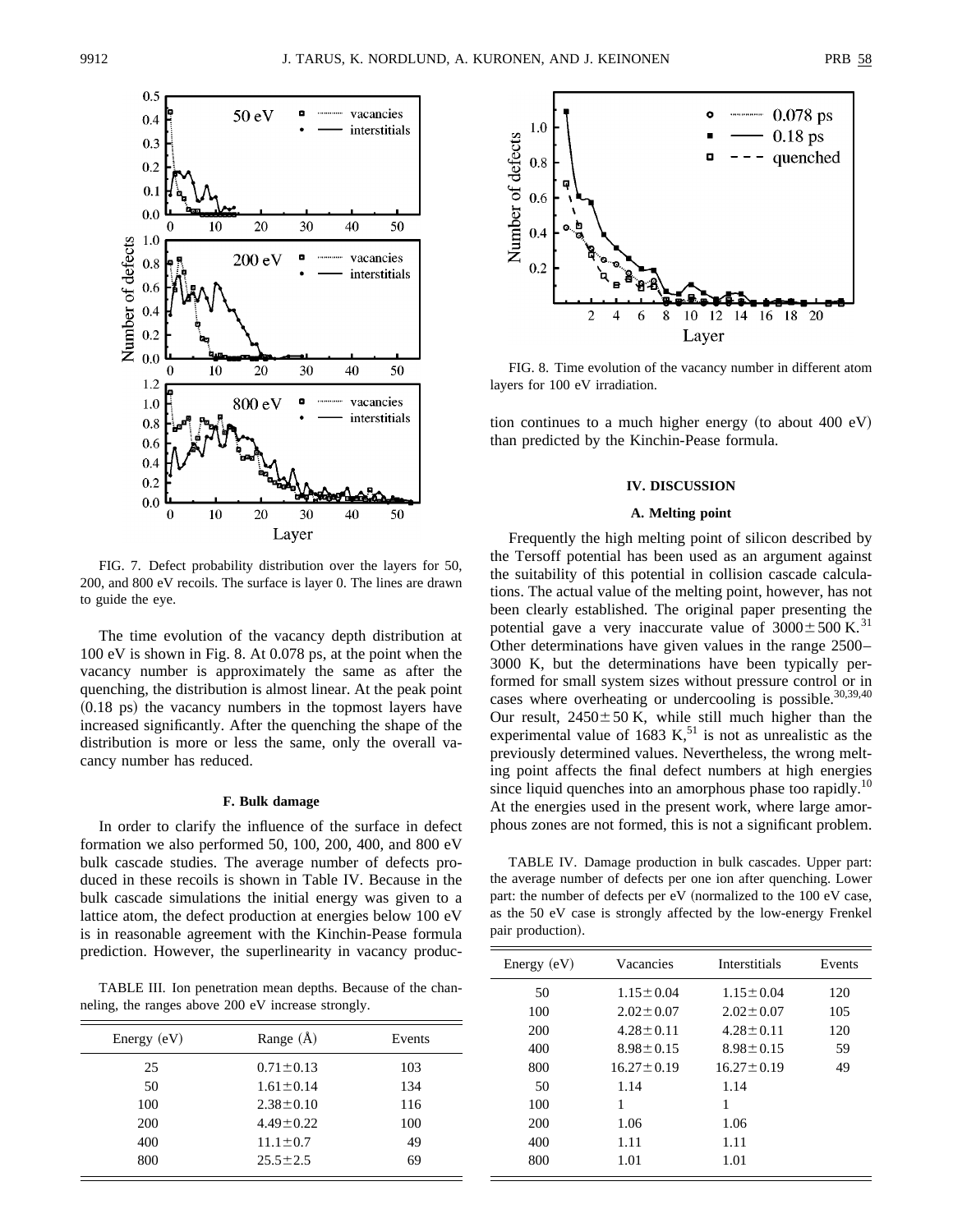#### **B. Displacement energy**

The threshold energy for an atomic displacement in silicon has been studied extensively both experimentally $52-55$ and using computer simulations.<sup>56-59</sup> Nevertheless, the data are quite dispersed. The experimental values for the displacement energy lie between 11 and 30 eV and computer simulation data between 10 and 22 eV.

Sayed *et al.* have done a simulation study of displacement energies in silicon using the Tersoff potential.<sup>59</sup> They have determined the threshold energy in the  $\langle 001 \rangle$  direction to be 10 eV. Another study done by Caturla *et al.*<sup>57</sup> gave the value of 22 eV with the Stillinger-Weber potential. The difference between predicted displacement energies can partially be explained by different configurations produced. With the Tersoff potential a neighboring tetrahedral interstitial is formed at 9.9–15.5 eV, whereas a replacement process takes place at energies of 15.6 eV or higher. Nevertheless, the close tetrahedral interstitial configuration was found to be a metastable configuration. In some cases the vacancy and the interstitial recombine. With the Stillinger-Weber potential no stable (or metastable) neighboring interstitial-vacancy pair is observed for low-energy recoils. $57$  The Frenkel pair is produced only through a replacement process. This is probably due to the fact that the Stillinger-Weber potential is fitted only to the tetrahedral configuration and thus penalizes nontetrahedral bonding types. The stiffness of this potential has also been found to be too large when comparing it to the tight-binding method. $60$ 

Some experiments indicate a much higher displacement energy than what is predicted by our simulations. When comparing these results one should note that close Frenkel pairs in Si have been shown to anneal at temperatures of only  $10-50$  K. $^{61}$  Most experimental studies of the threshold displacement energy have been carried out at higher temperatures. Also, recent tight-binding calculations suggest that close Frenkel pairs can under some circumstances recombine spontaneously or form a metastable bond defect complex.<sup>62,63</sup> Therefore, the closest interstitial-vacancy pairs seen in our simulations (created at the lowest recoil energies) may not exist adequately long to be visible in experiments, which may explain why the experimental values for the displacement threshold energy tend to be higher than our simulated ones. Nevertheless, as the lifetime of such configurations, according to our simulations, seems to be at least of the order of picoseconds, they may influence the evolution of collision cascades and thus defect production during ion irradiation.

### **C. Surface damage**

As noted already, the defect production is a superlinear function of energy at energies below 400 eV, but becomes linear at higher energies. The linear dependence at keV energies has been observed previously.<sup>10</sup> The reason behind this linearity could be that collision cascades in silicon separate into subcascades. The higher the energy is, the more subcascades are formed. At low energies, however, no distinct subcascades form. The growth of one cascade could be the reason for the superlinearity at low energies.

The Lindemann results are compared to those given by Hensel and Urbassek, $^{28}$  where the same analysis of the defects was used. They used the Stillinger-Weber potential to describe the bonding in silicon. The number of vacancies obtained by Hensel and Urbassek is for 50 eV bombardment about 40% and for 100 eV bombardment about 30% higher than what was obtained in our simulations. This could be due to the fact that the vacancy formation energy is somewhat lower with the Stillinger-Weber potential  $(2.82 \text{ eV})$  than with the Tersoff potential  $(3.70 \text{ eV})$ .<sup>30</sup> DFT calculations give values between 3 and 4 eV.<sup>30</sup> Nevertheless, as noted earlier, the Lindemann radius method gives the amount of disorder in the lattice, not the number of point defects. The larger disordering with the Stillinger-Weber potential could again rise from the stiffness of the potential. The lattice around defects could be more disordered than with the Tersoff potential as the Stillinger-Weber potential tries to affix all the atoms with four bonds. According to our tests with the Stillinger-Weber potential, the Lindemann method gives three vacancies for a single dumbbell-interstitial configuration.

#### **D. Defect distribution in atom layers**

The results presented in Sec. III suggest that at the early stage of the cascade, vacancies close to the surface migrate towards it, leading to a high number of surface layer vacancies. After the peak point the evolution seems to be governed by the recombination of vacancies and interstitials and thus the vacancy number drops.

As we look at the defect distribution at the lowest energy  $(25 \text{ eV})$  we see that it is very shallow. This suggests that even spontaneous annealing of the lattice is possible and thus this energy would be well suited for ion beam epitaxy (IBE). The growth of crystalline layers is achieved more easily when the defect distribution is low and located in a shallow area. This is also in agreement with experimental results, where an optimal energy value of  $20 \pm 10$  eV has been found to be ideal for IBE.<sup>64</sup>

The 50 eV case has also been studied by Kitabatake and Greene.<sup>25</sup> The overall defect production is somewhat lower in our study than in theirs. The average number of interstitials in their study was 1.8, to be compared with 1.39 in ours  $(see Table II).$  As no statistical error is given to their results, we cannot deduce whether the difference is due to our modification of the potential (corrected repulsive part) or due to statistical error. Nevertheless, the statistics in our study is much better (134 vs 36 incident ions). Moreover, the 36 cases calculated by Kitabakate and Greene do not represent a random sampling of impact points on the Si surface. The ion range is more or less the same in both studies.

### **E. Surface and bulk damage comparison**

The comparison of surface and bulk defects at low energies is somewhat complicated. In the surface case an extra atom is introduced into the lattice, whereas in the bulk a lattice atom is removed from its lattice site. Furthermore, in the surface case the impact point is chosen randomly, whereas in the bulk the recoil atom always originates in the same point. We attempted to minimize this difference by giving the bulk recoil atom random angles along the  $\langle 001 \rangle$ direction.

Despite the problems, we can conclude that in the surface bombardment the defect production is somewhat affected by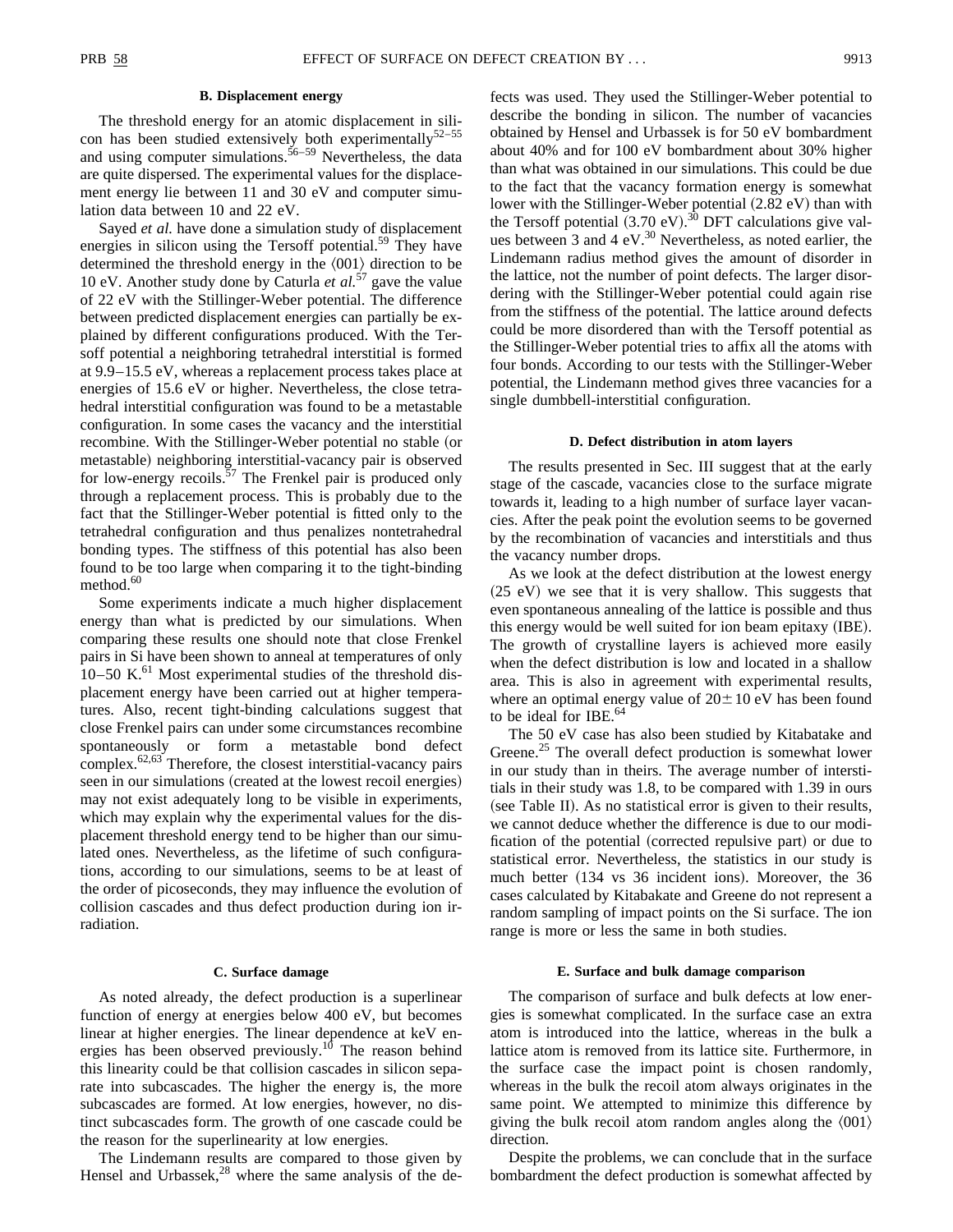the surface at least up to an energy of 1 keV. This is, of course, expected as a large portion of vacancies is produced in the surface layer and the bond energy of a surface atom is significantly lower than that of a bulk atom. However, the difference is less than 10% at energies above 400 eV, in clear contrast to what has been obtained for metals, where surfaces can have a dramatic effect on damage production up to energies of at least 10 keV.<sup>7</sup>

## **V. CONCLUSIONS**

We have studied the mechanisms that produce damage on and close to the silicon  $(001)$  surface using classical molecular dynamics simulations of atomic collision processes. We simulated a large number of events in each case to obtain a reliable quantitative picture of defect creation mechanisms.

Since local melting phenomena are an important part of cascade development, we determined the melting point of Si modeled by the Tersoff potential. Using a pressure control scheme and a liquid-solid interface we determined the melting point to be  $2450 \pm 50$  K. This is lower than previous calculations have indicated.

To understand the fundamental mechanisms of damage creation during ion irradiation we studied the displacement processes in bulk and surface layers in detail. We found that the surface strongly affects both the threshold displacement energy and damage creation mechanism. At energies between 10 and 15 eV a very close vacancy-interstitial pair can be formed in the bulk and above 15.5 eV a replacement process takes place. Because of the reconstruction, the threshold energy for close pair formation at the surface is higher, above 13 eV. As in the bulk, replacementlike processes start to occur around 15.5 eV.

We also studied the defect creation in cascades at the near surface region under low-energy self-ion bombardment of the  $2\times1$  terminated Si $(001)$  surface and compared the results to bulk cascades at the same energies. We showed that there is a weak superlinearity in the vacancy production for low energy  $( $400 \text{ eV}$ )$  recoils. Furthermore, the depth distribution of defects was found to be significantly greater than the ion penetration depth. The vacancy distribution was at all energies peaked in the dimer reconstructed surface atom layer. When comparing the vacancy and interstitial production in the surface and bulk cascades we found that the surface numbers are somewhat higher. The difference decreases rapidly with energy, being less than 20% at 100 eV and only about 5% at 800 eV.

\*Electronic address: Jura.Tarus@Helsinki.fi

- † Present address: Laboratory of Computational Engineering, Helsinki University of Technology, P.O. Box 9400, FIN-02015 HUT, Finland.
- <sup>1</sup> M.-A. Hasan, J. Knall, S. A. Barnett, J.-E. Sundgren, L. C. Market, A. Rackett, and J. E. Greene, J. Appl. Phys. **65**, 172 (1989).
- 2D. Marton, in *Low Energy Ion-Surface Interactions, Wiley Series in Ion Chemistry and Physics*, edited by J. W. Rabalais (John Wiley & Sons, Chichester, 1994), Chap. 9.
- 3T. Matsuura, J. Murota, and Y. Sawada, Appl. Phys. Lett. **63**, 2803 (1993).
- <sup>4</sup>H. Feil and J. Dieleman, J. Appl. Phys. **74**, 1303 (1993).
- 5Y. Taur, Y.-J. Mii, D. J. Frank, H.-S. Wong, D. A. Buchanan, S. J. Wind, S. A. Rishton, G. A. Sai-Halasz, and E. J. Nowak, IBM J. Res. Dev. 39, 245 (1995).
- 6D. F. Downey, C. M. Osburn, and S. D. Marcus, Solid State Technol. **40**, 71 (1997).
- ${}^{7}$ M. Ghaly and R. S. Averback, Phys. Rev. Lett. **72**, 364 (1994).
- 8Y. Zhong, K. Nordlund, M. Ghaly, and R. S. Averback, Phys. Rev. B 58, 2361 (1998).
- 9T. Diaz de la Rubia, Nucl. Instrum. Methods Phys. Res. B **120**, 19  $(1996).$
- 10K. Nordlund, M. Ghaly, R. S. Averback, M. Caturla, T. Diaz de la Rubia, and J. Tarus, Phys. Rev. B 57, 7556 (1998).
- $11$  R. O. Jones and O. Gunnarsson, Rev. Mod. Phys.  $61, 689$  (1989).
- $12$ Y. P. Feng, C. K. Ong, H. C. Poon, and D. Tomanek, J. Phys.: Condens. Matter 21, 4345 (1997), and references therein.
- 13R. Smith, M. Jakas, D. Ashworth, B. Owen, M. Bowyer, I. Chakarov, and R. Webb, *Atomic and Ion Collisions in Solids* and at Surfaces (Cambridge University Press, Cambridge, 1997).
- 14W. Eckstein, *Computer Simulations of Ion-Solid Interactions* (Springer-Verlag, Berlin, 1991).
- <sup>15</sup>M. Jaraiz, G. H. Gilmer, J. M. Poate, and T. Diaz de la Rubia, Appl. Phys. Lett. **68**, 409 (1996).
- $16$ M.-J. Caturla, T. Diaz de la Rubia, L. A. Marqués, and G. H. Gilmer, Phys. Rev. B 54, 16 683 (1996).
- 17T. Diaz de la Rubia and G. H. Gilmer, Phys. Rev. Lett. **74**, 2507  $(1995).$
- 18M.-J. Caturla, T. Diaz de la Rubia, and G. H. Gilmer, J. Appl. Phys. 77, 3121 (1995).
- <sup>19</sup>L. J. Lewis and R. M. Nieminen, Phys. Rev. B 54, 1459 (1996).
- 20T. Motooka, S. Harada, and M. Ishimaru, Phys. Rev. Lett. **78**, 2980 (1997).
- $^{21}$ K. Nordlund and R. S. Averback, Phys. Rev. B 56, 2421 (1996).
- 22M. Kitabatake, P. Fons, and J. E. Greene, J. Vac. Sci. Technol. A **8**, 3726 (1990).
- 23M. Kitabatake, P. Fons, and J. E. Greene, J. Vac. Sci. Technol. A **9**, 91 (1991).
- $24$ M. Kitabatake and J. E. Greene, J. Appl. Phys. **73**, 3183 (1993).
- 25M. Kitabatake and J. E. Greene, Thin Solid Films **272**, 271  $(1996).$
- 26M. V. Ramana Murty and H. A. Atwater, Phys. Rev. B **45**, 1507  $(1992).$
- 27H. Hensel and H. M. Urbassek, Radiat. Eff. Defects Solids **142**, 297 (1997).
- <sup>28</sup> H. Hensel and H. M. Urbassek, Phys. Rev. B **57**, 4756 (1998).
- 29M. S. Daw, S. M. Foiles, and M. I. Baskes, Mater. Sci. Rep. **9**, 251 (1993).
- 30H. Balamane, T. Halicioglu, and W. A. Tiller, Phys. Rev. B **46**, 2250 (1992).
- <sup>31</sup> J. Tersoff, Phys. Rev. B **38**, 9902 (1988).
- $32$  J. Tersoff, Phys. Rev. B 37, 6991 (1988).
- 33DMOL is a trademark of Bio Sym. Inc., San Diego, CA.
- <sup>34</sup> J. Delley, J. Chem. Phys. **92**, 508 (1990).
- 35K. Nordlund, N. Runeberg, and D. Sundholm, Nucl. Instrum. Methods Phys. Res. B 132, 45 (1997).
- <sup>36</sup> J. Keinonen, K. Arstila, and P. Tikkanen, Appl. Phys. Lett. **60**, 228 (1992).
- $37R$ . Smith and D. Harrison, Comput. Phys. 3, 68  $(1989)$ .